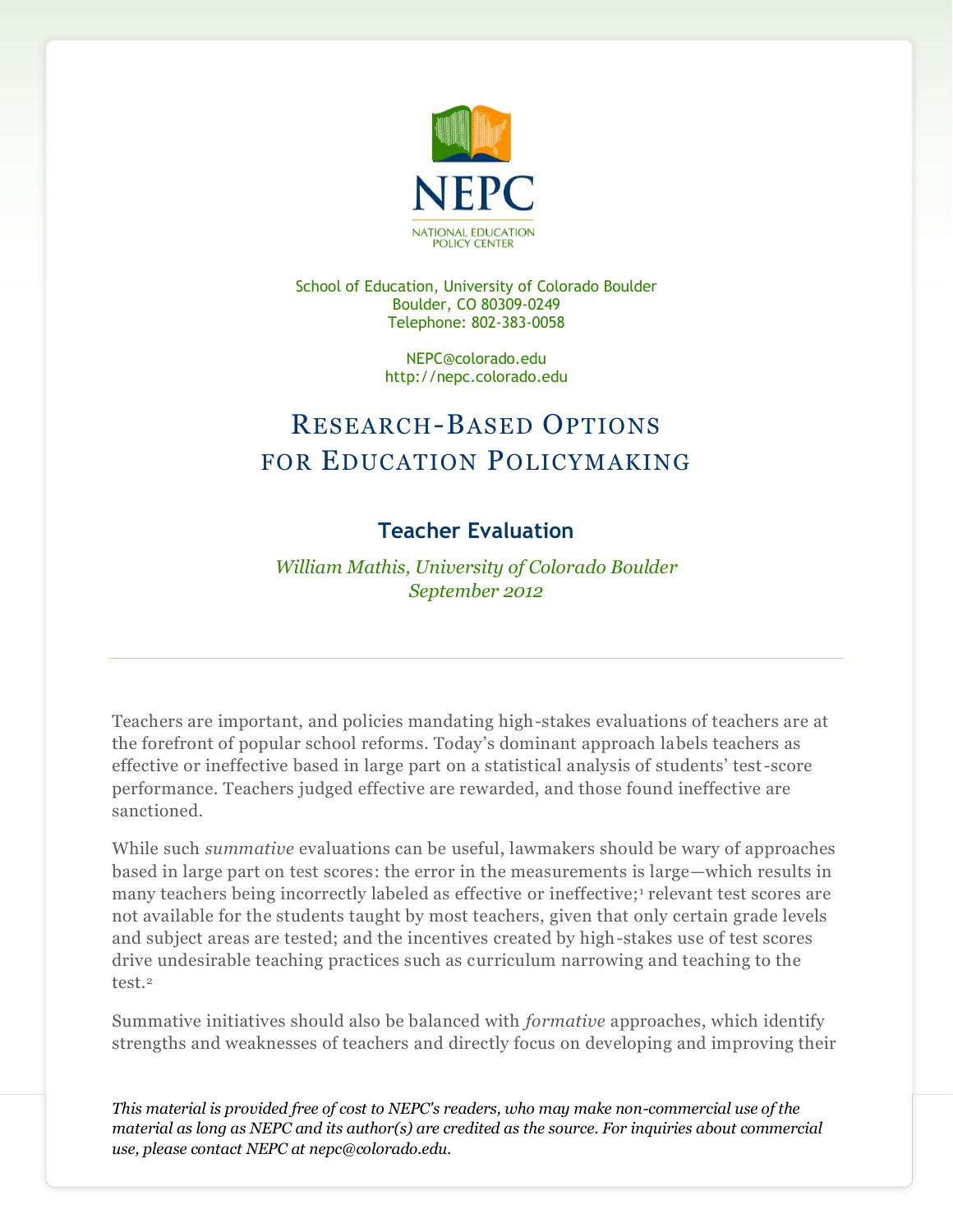teaching. Measures that de-emphasize test scores are more labor intensive but have far greater potential to enrich instruction and improve education.

Teacher quality is among the most important *within-school* factors affecting student achievement. However, research also suggests that teacher differences account for no more than about 15% of differences in students' test score outcomes. <sup>3</sup> Other school factors such as class size reduction<sup>4</sup> and adequate, focused funding<sup>5</sup> are also research-based ways to improve education. Further, *non-school factors*, which are generally associated with parental education and wealth, are far more important determinants of students' test scores.<sup>6</sup>

Care must be taken in selecting or designing a balanced evaluation system. Given the extensive range of activities, skills, and knowledge involved in teachers' daily work, the system's goals must be clear, explicit and reflect practitioner involvement. <sup>7</sup> Effective teacher evaluation also requires an investment in sufficient numbers of qualified evaluators. Otherwise, the system will likely be irregular, uneven and ineffective. <sup>8</sup>

Many established evaluation systems are available, and some have a strong research base. Among the more widely known approaches are Charlotte Danielson's Framework for Teaching<sup>9</sup> and the Peer Assistance and Review (PAR) <sup>10</sup> approach. Connecticut's Beginning Educator's Support and Training (BEST) system along with the National Board for Professional Teaching Standard's system for advanced teachers are also recognized as promising systems for promoting both student learning and professional improvement. <sup>11</sup> Properly preparing teachers is also receiving renewed attention, and Stanford's *edTPA* consortium of 24 states is developing comprehensive assessments of prospective teachers.<sup>12</sup>

Any single measure of teaching or teachers will emphasize one important element at the expense of others.<sup>13</sup> Accordingly, all teacher evaluation systems should employ a diverse set of measures to capture the complex nature of the art and science of teaching. <sup>14</sup> In fact, the wisest choice may be to have two or more *separate* measurement systems within a district, allowing for the possibility of different results—which in turn would provide a check and a caution against relying on only one measurement system.

## **Key Research Points and Advice for Policymakers**

- If the objective is improving educational practice, formative evaluations that guide a teacher's improvement provide greater benefits than summative evaluations. <sup>15</sup>
- If the objective is to improve educational performance, outside-school factors must also be addressed. Teacher evaluation cannot replace or compensate for these much stronger determinants of student learning. <sup>16</sup> The importance of these outside-school factors should also caution against policies that simplistically attribute student test scores to teachers.
- The results produced by value-added (test-score growth) models alone are highly unstable. They vary from year to year, from classroom to classroom, and from one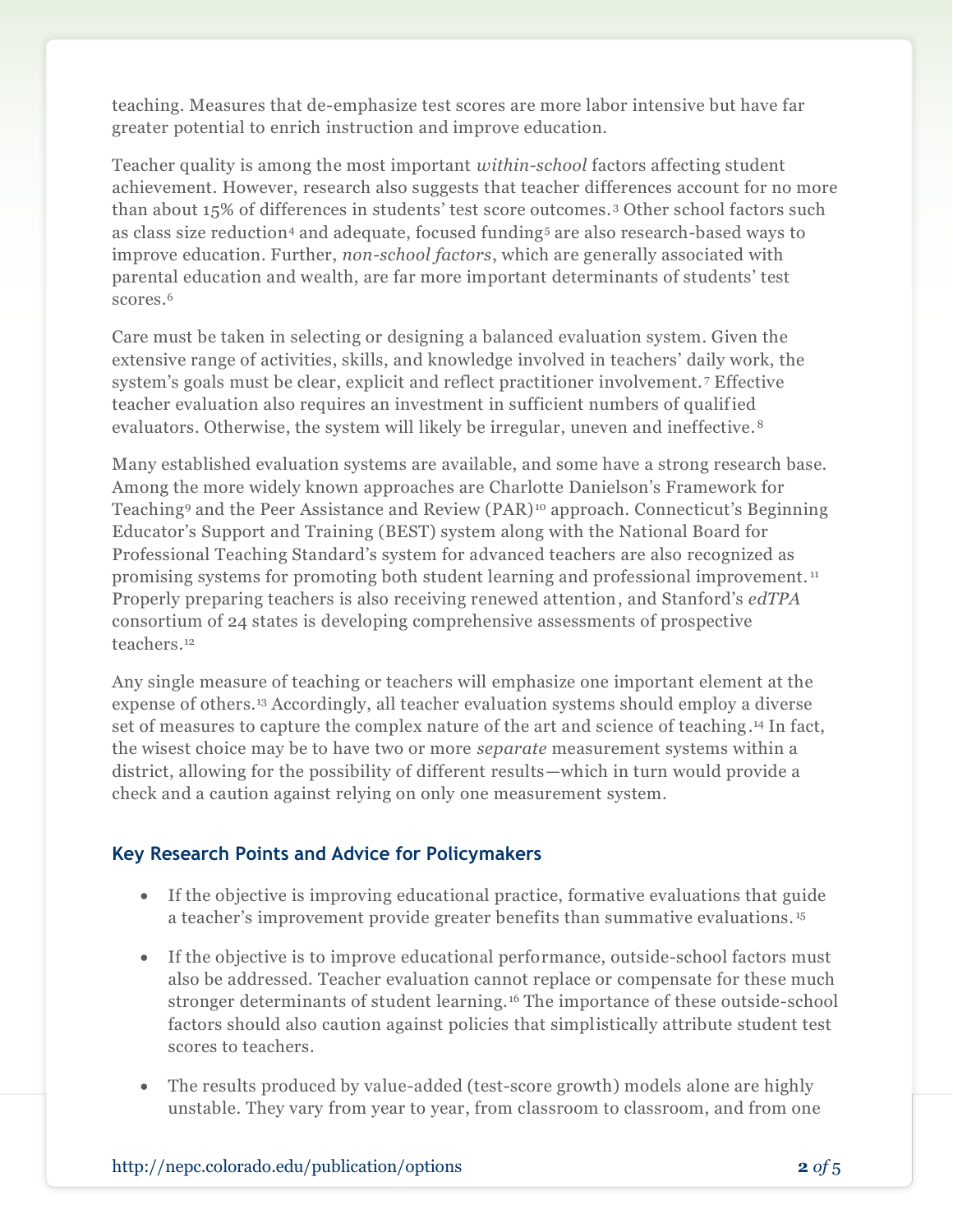test to another.<sup>17</sup> Substantial reliance on these models can lead to practical, ethical and legal problems.

- High-stakes evaluations based in substantial part on students' test scores narrow the curriculum by diminishing or pushing out non-tested subjects, knowledge, and skills.<sup>18</sup>
- Teacher evaluation systems necessarily involve trade-offs, and specific design choices are controversial, so it is important to involve all key stakeholders in system design or selection.<sup>19</sup>
- To be successful, schools must invest in their teacher evaluation systems. An adequate number of highly trained evaluators must be available. <sup>20</sup>
- Given the wide variety of teacher roles and the many factors that influence learning that are outside the control of the teacher, a wide variety of measures of teacher effectiveness is also indicated.<sup>21</sup> By diversifying, the weakness of any single measure is offset by the strengths of another.<sup>22</sup>
- High-quality research on existing evaluative programs and tools should inform the design of teacher evaluation systems.<sup>23</sup> States and districts should investigate balanced models such as PAR and the Danielson Framework, closely examine the evidence concerning strengths and weaknesses of each model, and never attach high-stakes consequences to teachers which the evidence cannot validly support.

## **Notes and References**

1 Briggs, D. & Domingue, B. (2011). *Due Diligence and the Evaluation of Teachers*. Boulder, CO: National Education Policy Center. Retrieved September 16, 2012, from http://nepc.colorado.edu/publication/due-diligence.

Durso, C. S. (2012). *An Analysis of the Use and Validity of Test-Based Teacher Evaluations Reported by the Los Angeles Times: 2011*. Boulder, CO: National Education Policy Center. Retrieved September 16, 2012, from http://nepc.colorado.edu/publication/analysis-la-times-2011.

2 Rothstein, R., Ladd, H. F., Ravitch, D., Baker, E. L., Barton, P. E., Darling-Hammond, L., Haertel, E., Linn, R. L., Shavelson, R. J., & Shepard, L. A. (2010). *Problems with the Use of Student Test Scores to Evaluate Teachers*. Economic Policy Institute. Retrieved September 16, 2012, from http://www.epi.org/publication/bp278/.

3 Hanushek, E. A., Kai, J. F., & Rivken, S. J. (August 1998). *Teachers Schools and Academic Achievement.* NBER working paper 6691. Cambridge MA. Retrieved September 16, 2012, from http://www.cgp.upenn.edu/pdf/Hanushek\_NBER.PDF.

Nye, B., Konstantopoulos, S., & Hedges, L. V. (Fall 2004). How Large are Teacher Effects? *Educational Evaluation and Policy Analysis, 26* (3), 237-257. Retrieved September 16, 2012, from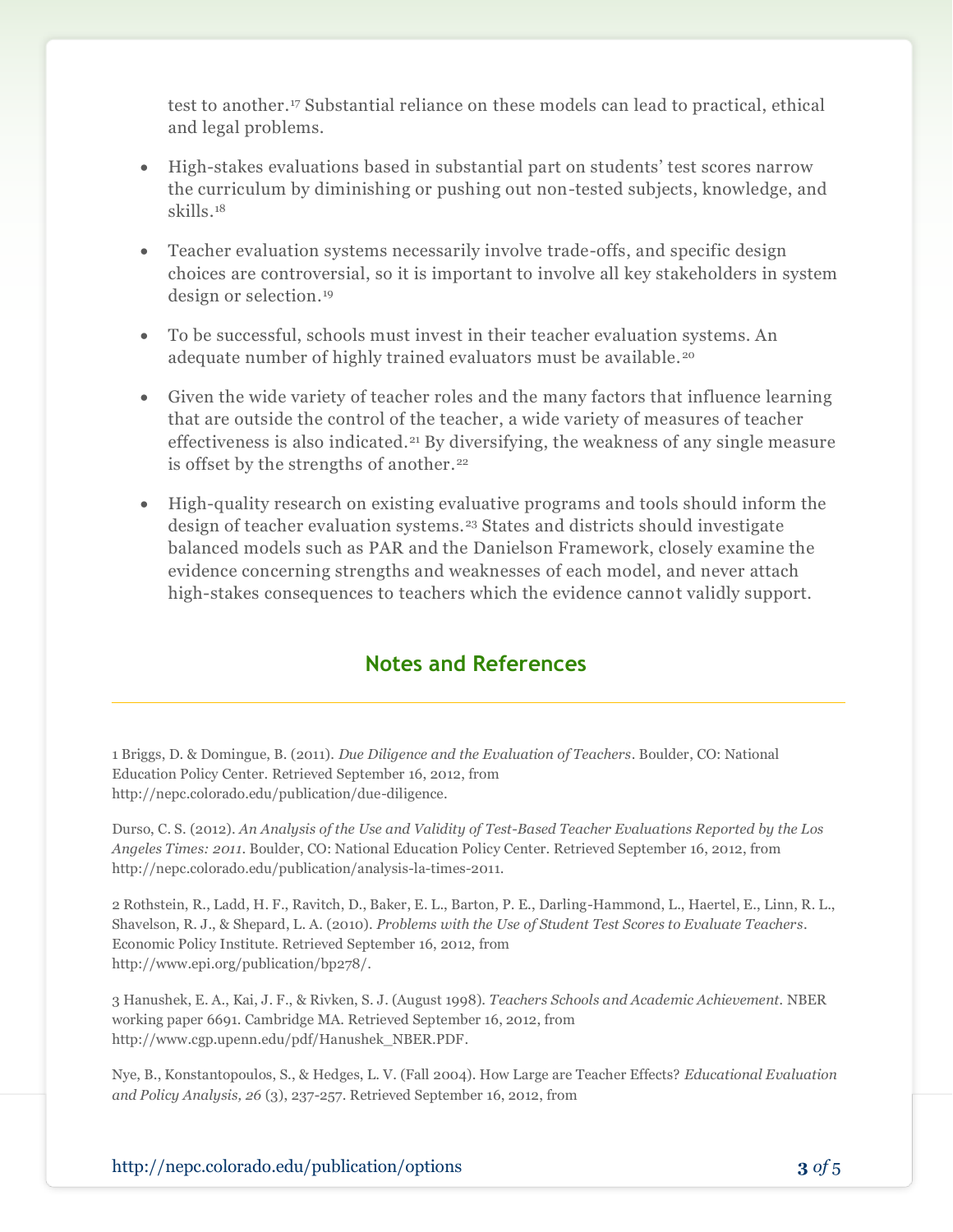http://steinhardt.nyu.edu/scmsAdmin/uploads/002/834/127%20- %20Nye%20B%20%20Hedges%20L%20%20V%20%20%20Konstant.

Rowan, B., Correnti, R., & Miller, R. J. (November 2002). *What Large-scale, Survey Research Tells Us about Teacher effects on Student Achievement: Insights from the Prospects Study of Elementary Schools*. CRPE Research Report RR-051. Retrieved September 16, 2012, from http://cw.marianuniversity.edu/mreardon/755/document%20repository/Teacher%20Effects%20on%20Student% 20Achievement.pdf

4 Class size: Project STAR. Retrieved September 16, 2012, from http://www.aypf.org/publications/rmaa/pdfs/ClassSizeSTAR.pdf.

Class size: Project SAGE. Retrieved September 16, 2012, from http://www.aypf.org/publications/rmaa/pdfs/ClassSizeSAGE.pdf.

These stand-alone documents are extracted from

James, D. W., Jurich, S., & Estes, S. (2001). *Raising minority academic achievement: A compendium of education programs and practices*. Washington, DC: American Youth Policy Forum.

5 Baker, B. (2012). *Revisiting the Age-Old Question: Does Money Matter in Education?* Washington: The Albert Shanker Institute. Retrieved September 16, 2012, from http://www.shankerinstitute.org/images/doesmoneymatter\_final.pdf

6 Rothstein *et al.*, 2010 (see note 2).

7 Hinchey, P. H., (2010). *Getting Teacher Assessment Right: What Policymakers Can Learn from Research*. Boulder, CO: National Education Policy Center. Retrieved September 16, 2012, from http://nepc.colorado.edu/files/PB-TEval-Hinchey\_0.pdf.

8 Hinchey, 2010 (see note 7).

Tucker, P. (1997). Lake Wobegon: Where all teachers are competent (Or have we come to terms with the problem of incompetent teachers?). *Journal of Personnel Evaluation in Education. 11*(2)*,* 103-26.

Ward, M. E. (1995). Teacher dismissal: The impact of tenure, administrator competence, and other factors. *School Administrator, 52*, 16-19.

Weisberg, D., Sexton, S., Mulhern, J., & Keeling, D. (2009). *The Widget Effect: Our National Failure to Acknowledge and Act on Teacher Differences*. Brooklyn, NY: The New Teacher Project. Retrieved September 16, 2012 from http://widgeteffect.org/.

9 See Danielson, C. (2007). *Enhancing professional practice: A framework for teaching* (2nd ed.). Alexandria, VA: Association for Supervision and Curriculum Development.

10 Papay, J. P., & Johnson, S. M. (2012). Is PAR a Good Investment? Understanding the Costs and Benefits of Teacher Peer Assistance and Review Programs. *Educational Policy, 26*(5) 696-729.

11 Hinchey, 2010 (see note 7).

12 Darling-Hammond, L. (2012, August 15). A New Way to Evaluate Teachers – by Teachers. The Answer Sheet. *Washingtonpost.com* Retrieved September 16, 2012, from http://www.washingtonpost.com/blogs/answer-sheet/post/a-new-way-to-evaluate-teachers--byteachers/2012/08/14/5844dc86-e677-11e1-936a-b801f1abab19\_blog.html#pagebreak.